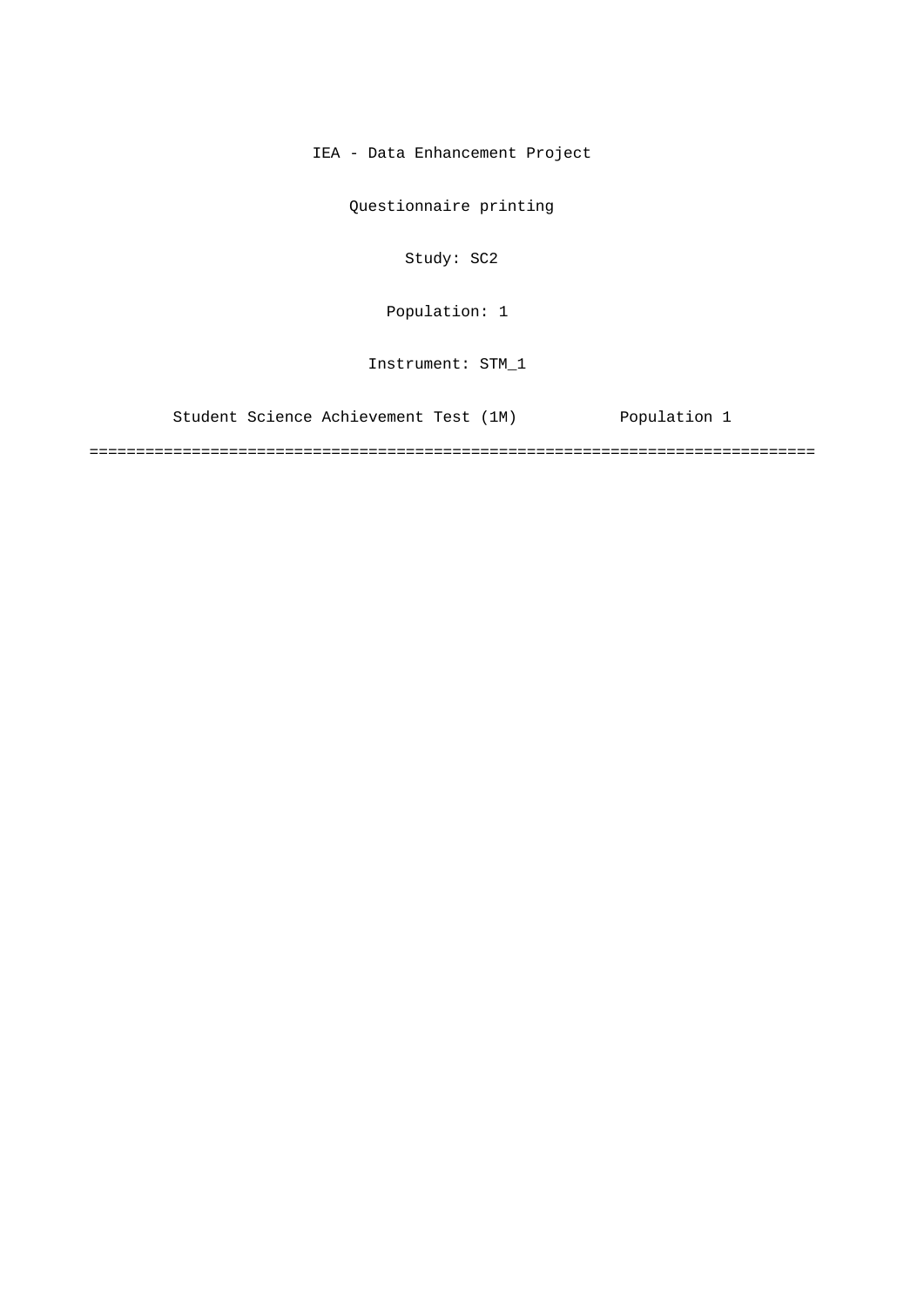| 1                                                                                                                                                                                               |                                                                                | amounts of light and heat. Why can we see the Moon?                                                                                                                  |                |                                     |  | The Sun is the only body in our solar system that gives off large                                                                     |        |  |
|-------------------------------------------------------------------------------------------------------------------------------------------------------------------------------------------------|--------------------------------------------------------------------------------|----------------------------------------------------------------------------------------------------------------------------------------------------------------------|----------------|-------------------------------------|--|---------------------------------------------------------------------------------------------------------------------------------------|--------|--|
|                                                                                                                                                                                                 | It is reflecting light from the Sun.<br>Α<br>It is without an atmosphere.<br>В |                                                                                                                                                                      |                |                                     |  |                                                                                                                                       |        |  |
|                                                                                                                                                                                                 | C<br>D                                                                         | It is a star.<br>It is the biggest object in the solar system.                                                                                                       |                |                                     |  |                                                                                                                                       |        |  |
|                                                                                                                                                                                                 | Е                                                                              | It is nearer the Earth than the Sun.                                                                                                                                 |                |                                     |  |                                                                                                                                       |        |  |
| P1M01                                                                                                                                                                                           |                                                                                |                                                                                                                                                                      |                |                                     |  |                                                                                                                                       |        |  |
| 2                                                                                                                                                                                               |                                                                                | About how long would it take a rocket ship to reach the Moon?                                                                                                        |                |                                     |  |                                                                                                                                       |        |  |
|                                                                                                                                                                                                 | Α                                                                              | two hours                                                                                                                                                            |                |                                     |  |                                                                                                                                       |        |  |
|                                                                                                                                                                                                 | В                                                                              | several hours                                                                                                                                                        |                |                                     |  |                                                                                                                                       |        |  |
|                                                                                                                                                                                                 | C                                                                              | a few days                                                                                                                                                           |                |                                     |  |                                                                                                                                       |        |  |
|                                                                                                                                                                                                 | D<br>Е                                                                         | a light-year<br>several years                                                                                                                                        |                |                                     |  |                                                                                                                                       |        |  |
| P1M02                                                                                                                                                                                           |                                                                                |                                                                                                                                                                      | -------------- |                                     |  |                                                                                                                                       |        |  |
|                                                                                                                                                                                                 |                                                                                |                                                                                                                                                                      |                |                                     |  |                                                                                                                                       |        |  |
| 3<br>At different times during a sunny day a tree was seen to have cast a<br>shadow of different length as shown in the diagrams below. Which diagram<br>shows the shadow at mid-day (12 noon)? |                                                                                |                                                                                                                                                                      |                |                                     |  |                                                                                                                                       |        |  |
|                                                                                                                                                                                                 |                                                                                |                                                                                                                                                                      |                |                                     |  | [ picture of 5 trees (A to E) with differing shadows $\qquad \qquad \qquad$ / /                                                       | $\Box$ |  |
| P1M03                                                                                                                                                                                           |                                                                                |                                                                                                                                                                      |                |                                     |  |                                                                                                                                       |        |  |
|                                                                                                                                                                                                 |                                                                                |                                                                                                                                                                      |                |                                     |  |                                                                                                                                       |        |  |
|                                                                                                                                                                                                 |                                                                                |                                                                                                                                                                      |                |                                     |  | The next three questions refer to the following chart which shows<br>some temperature readings made at different times on three days. |        |  |
|                                                                                                                                                                                                 |                                                                                |                                                                                                                                                                      |                | 6 a.m. 9 a.m. 12 noon 3 p.m. 6 p.m. |  |                                                                                                                                       |        |  |
|                                                                                                                                                                                                 | Monday                                                                         | 15 øC 17 øC 20 øC 21 øC 19 øC                                                                                                                                        |                |                                     |  |                                                                                                                                       |        |  |
|                                                                                                                                                                                                 |                                                                                | Tuesday $15 \text{ } \varnothing$ $15 \text{ } \varnothing$ $15 \text{ } \varnothing$ $10 \text{ } \varnothing$ $9 \text{ } \varnothing$                             |                |                                     |  |                                                                                                                                       |        |  |
|                                                                                                                                                                                                 |                                                                                | Wednesday $8 \text{ } \varnothing$ $10 \text{ } \varnothing$ $14 \text{ } \varnothing$ $14 \text{ } \varnothing$ $14 \text{ } \varnothing$ $13 \text{ } \varnothing$ |                |                                     |  |                                                                                                                                       |        |  |
| 4                                                                                                                                                                                               |                                                                                | When was the highest temperature recorded?                                                                                                                           |                |                                     |  |                                                                                                                                       |        |  |
|                                                                                                                                                                                                 | Α                                                                              | Noon on Monday                                                                                                                                                       |                |                                     |  |                                                                                                                                       |        |  |
| 3 p.m. on Monday<br>В<br>Noon on Tuesday<br>C<br>Noon on Wednesday<br>D                                                                                                                         |                                                                                |                                                                                                                                                                      |                |                                     |  |                                                                                                                                       |        |  |
|                                                                                                                                                                                                 |                                                                                |                                                                                                                                                                      |                |                                     |  |                                                                                                                                       |        |  |
|                                                                                                                                                                                                 | Е                                                                              | 6 p.m. on Wednesday                                                                                                                                                  |                |                                     |  |                                                                                                                                       |        |  |
| P1M04                                                                                                                                                                                           |                                                                                |                                                                                                                                                                      |                |                                     |  |                                                                                                                                       |        |  |
|                                                                                                                                                                                                 |                                                                                |                                                                                                                                                                      |                |                                     |  |                                                                                                                                       |        |  |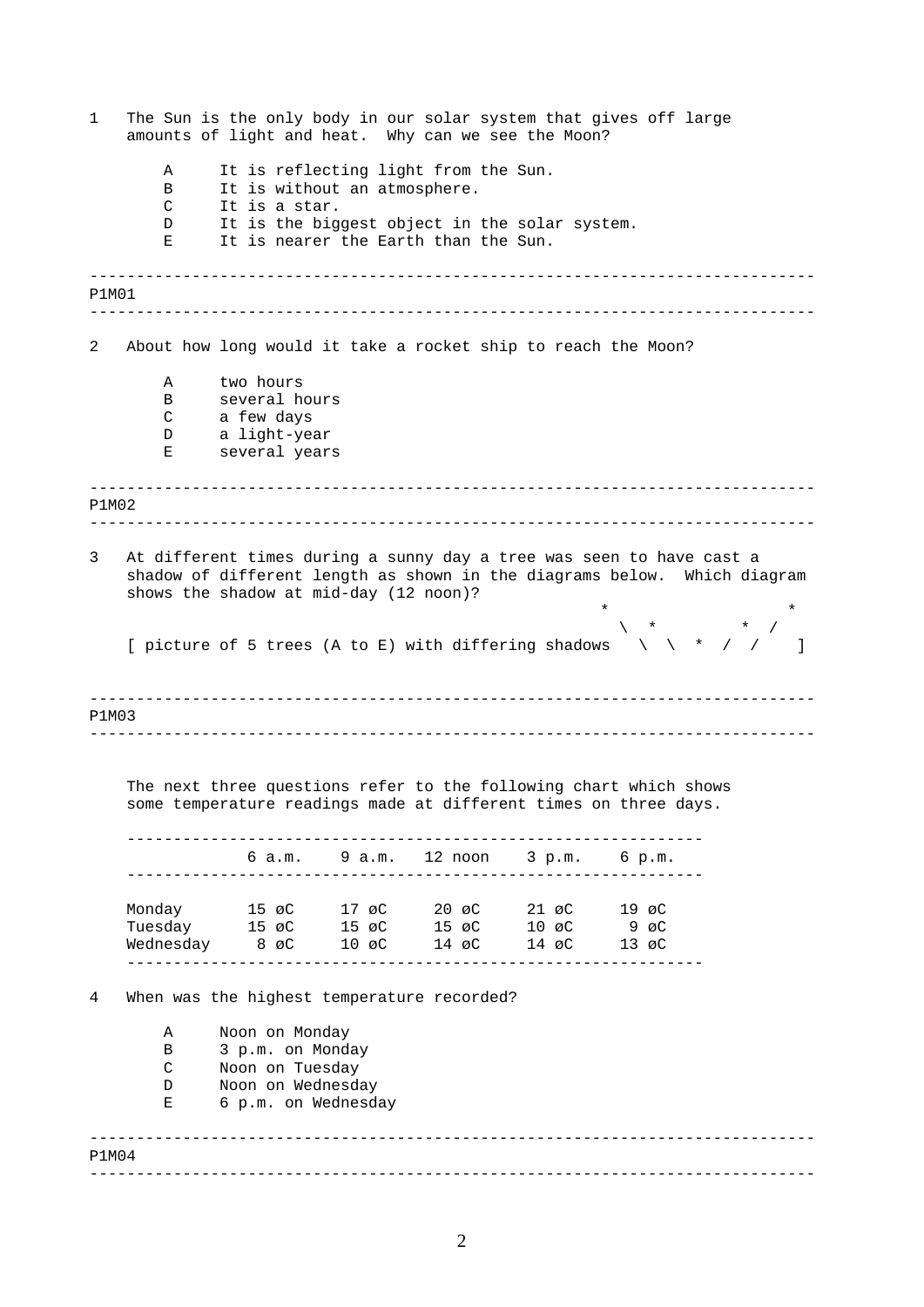------------------------------------------------------------------------------ ------------------------------------------------------------------------------ ------------------------------------------------------------------------------ ------------------------------------------------------------------------------ ------------------------------------------------------------------------------ ------------------------------------------------------------------------------ ------------------------------------------------------------------------------ ------------------------------------------------------------------------------ 5 Which of the following shows the temperature at 6 a.m. on Wednesday? | |- 50 øC | | 50 øC | |- 50 øC | |- 50 øC | |- 50 øC | |- 40 øC | |- 40 øC | |- 40 øC | |- 40 øC |\_\_|- 40 øC | |- 30 øC | |- 30 øC | |- 30 øC |\_\_|- 30 øC | |- 30 øC | |- 20 øC |\_\_|- 20 øC |--|- 20 øC | |- 20 øC | |- 20 øC |\_\_|- 10 øC | |- 10 øC | |- 10 øC | |- 10 øC | |- 10 øC | |- 0 øC | |- 0 øC | |- 0 øC | |- 0 øC | |- 0 øC ( ) ( ) ( ) ( ) A B C D E P1M05 6 On one day a cool wind began to blow. When do you think this happened? A Monday morning B Monday afternoon C Tuesday morning D Tuesday afternoon E Wednesday afternoon P1M06 7 A boy sitting under a tree watched a bird getting insects from between the cracks of the bark. Which drawing shows the kind of beak this bird had? [ 5 pictures of birds heads with different types of beaks. ] P1M07 8 A girl found the skull of an animal. She did not know what the animal was but she was sure that it preyed on other animals for its food. Which clue led to this conclusion? A The eye sockets faced sideways. B The skull was much longer than it was wide. C There was a projecting ridge along the top of the skull. D Four of the teeth were long and pointed. E The jaws could move sideways as well as up and down. P1M08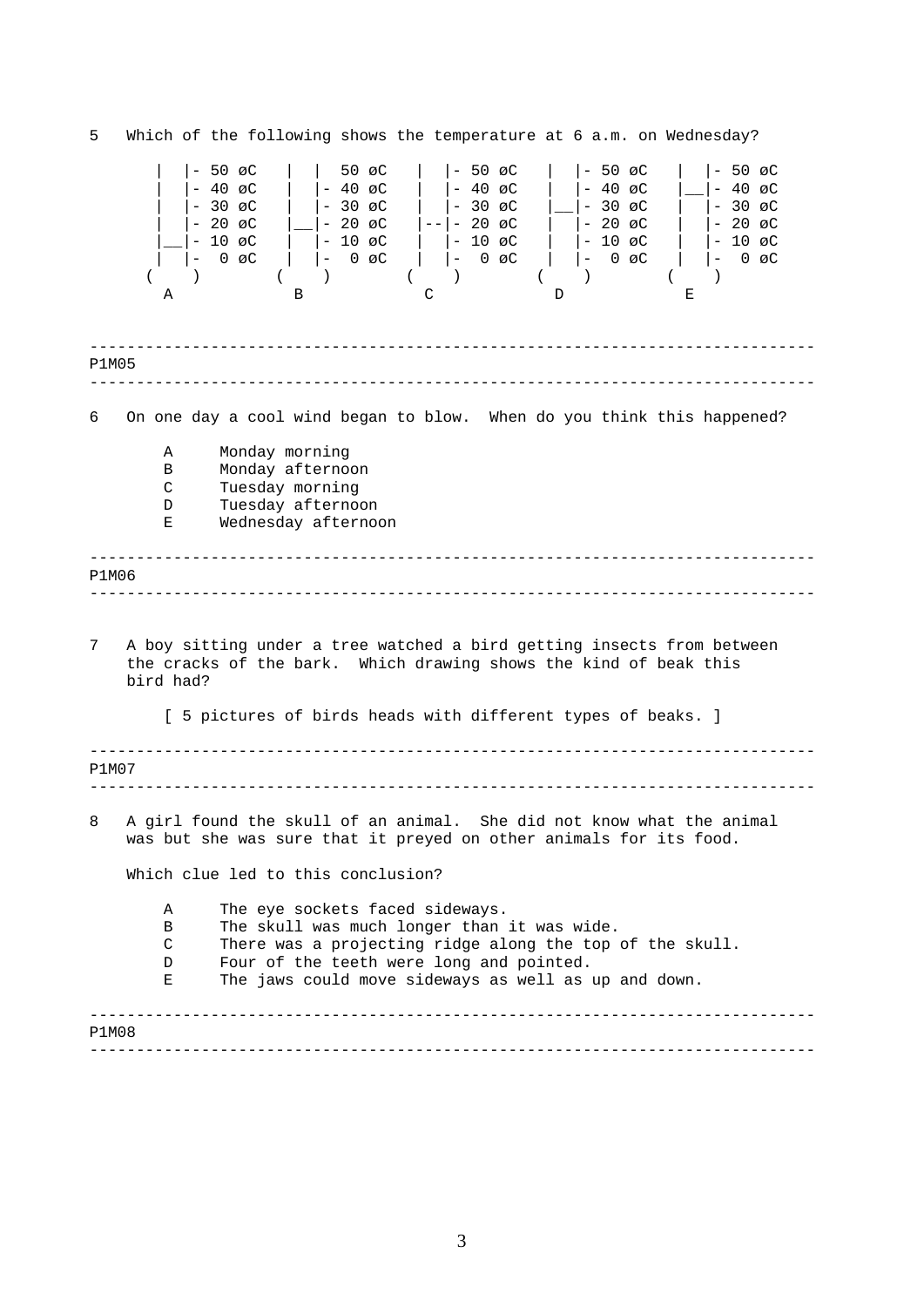- 9 Immediately before and after a 50 metre race, your pulse and breathing rates are taken. What changes would you expect to find?
	- A no change in pulse but a decrease in breathing rate
	- B an increase in pulse but no change in breathing rate
	- C an increase in pulse and breathing rate
	- D a decrease in pulse and breathing rate
	- E no change in either

------------------------------------------------------------------------------

| P1M09 |  |
|-------|--|
|       |  |

- 10 A girl wanted to learn which of three types of soil (clay, sand and loam) would be best for growing beans. She found three flower pots and filled each with a different type of soil. She then planted the same number of beans in each, as shown in the drawing. She placed them side by side on a window sill and gave each pot the same amount of water.
	- [ 3 pictures of pots each filled with a different type of soil: loam, clay or sand. The pots have different sizes. ]

Why was the experiment not a good one for the purpose?

- A The plants in one pot got more sunlight than the plants in the other pots.
- B The amount of soil in each pot was not the same.
- C One pot should have been placed in the dark.
- D Different amounts of water should have been used.
- E The plants would get too hot on the window sill.

------------------------------------------------------------------------------ ------------------------------------------------------------------------------ ------------------------------------------------------------------------------ ------------------------------------------------------------------------------ ------------------------------------------------------------------------------ P1M10 11 Which of the following statements is true about seeds? A Every plant produces seeds. B All fruits contain a large number of seeds. C All seeds are good to eat. D Every seed contains a young plant, stored food and a seed coat. E The food stored in seeds is always in the cotyledon. P1M11 12 Flowers cannot usually produce seeds unless A they are visited by insects. B they appear in the summer. C they are on plants growing in good soil. D they produce nectar. E suitable pollen is placed on their stigmas. P1M12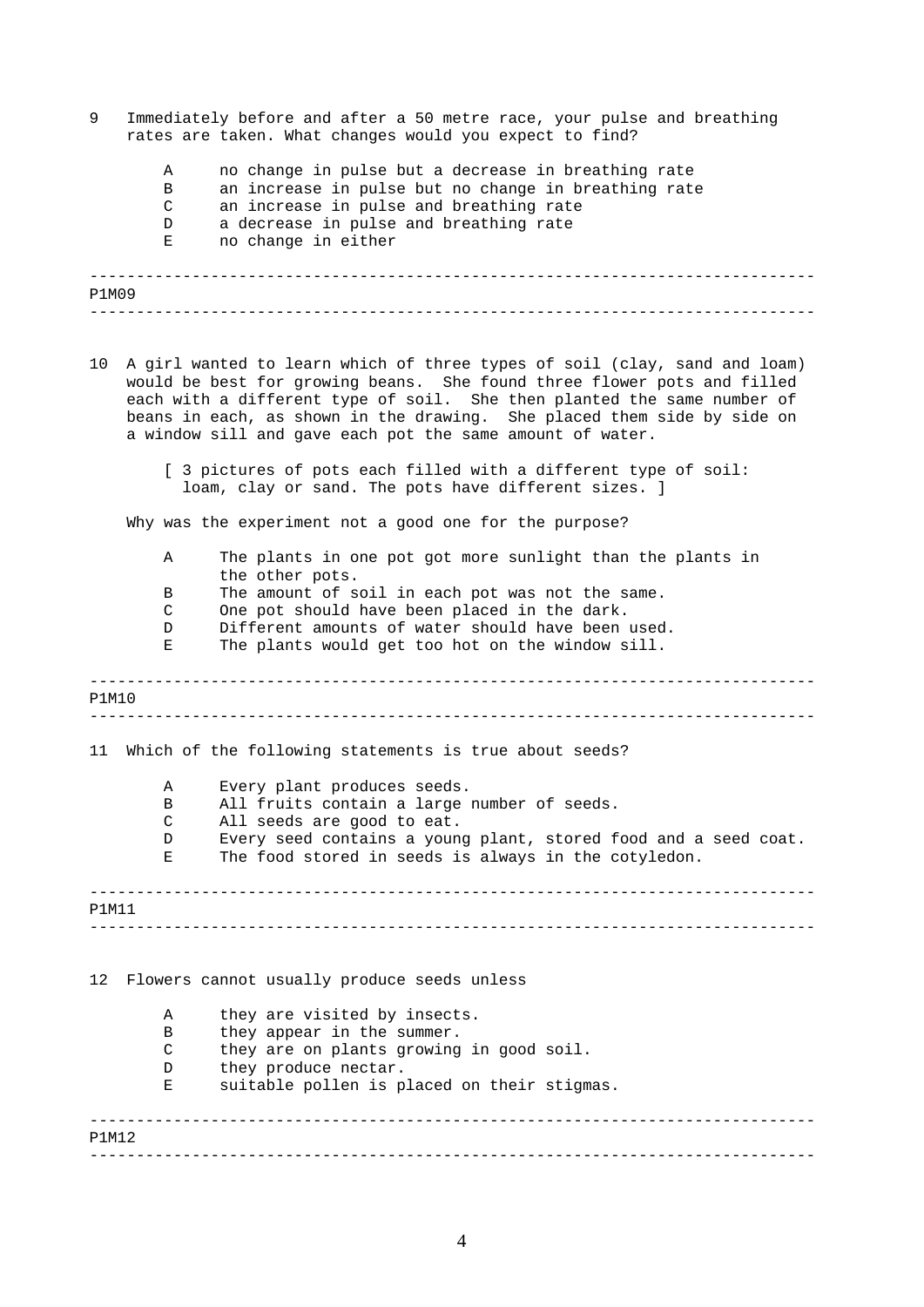- ------------------------------------------------------------------------------ ------------------------------------------------------------------------------ ------------------------------------------------------------------------------ ------------------------------------------------------------------------------ 13 Some seeds germinate (start to grow) best in the dark, others in the light, while others germinate equally well in the dark or the light. A girl wanted to find out by means of an experiment to which group a certain kind of seed belonged. She should put some of the seeds on damp newspaper and A keep them in a warm place in the dark. B keep one batch in the light and another in the dark. C keep them in a warm place in the light. D put some on dry newspaper and keep them in the light. E put some on dry newspaper and keep them in the dark. P1M13 14 Milk kept in a refrigerator does not go sour. Why? A The cold changes the water of the milk into ice. B The cold separates the cream. C The cold slows down the action of bacteria. D The cold keeps flies away. E The cold causes a skin to form on the surface of the milk. P1M14
- 15 Three candles, which are exactly the same, are placed in different boxes as shown in the diagram. Each candle is lit at the same time.



In what order are the candle flames most likely to go out?

| Α<br>B<br>C<br>D<br>Е | 1, 2, 3<br>2, 1, 3<br>2, 3, 1<br>1, 3, 2<br>3, 2, 1 |  |  |
|-----------------------|-----------------------------------------------------|--|--|
| P1M15                 |                                                     |  |  |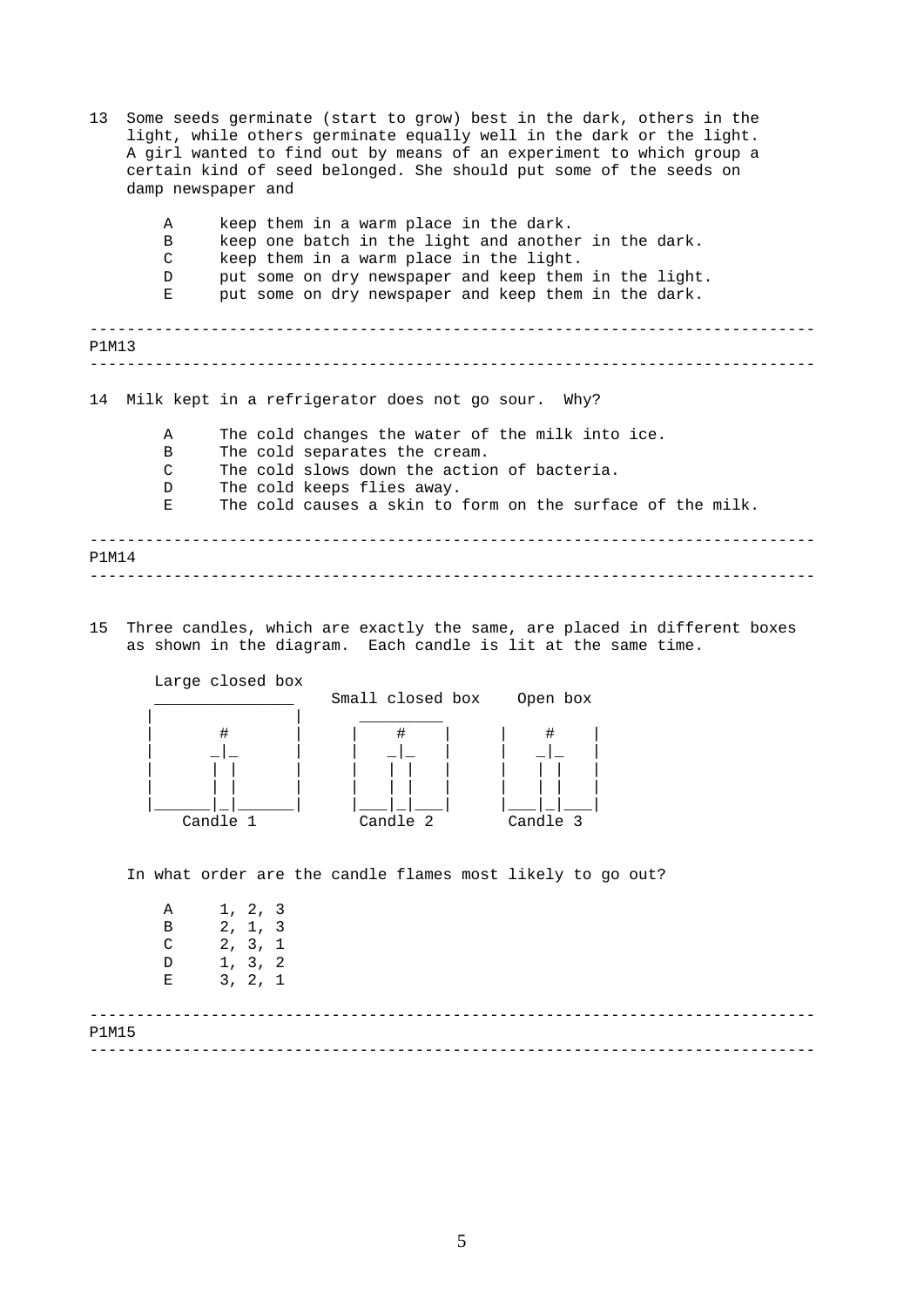| 16    |                      | Paint applied to an iron surface prevents the iron from rusting.<br>Which one of the following provides the best reason?                  |  |  |  |  |  |
|-------|----------------------|-------------------------------------------------------------------------------------------------------------------------------------------|--|--|--|--|--|
|       | Α<br>B               | It prevents nitrogen from coming in contact with the iron.<br>It reacts chemically with the iron.                                         |  |  |  |  |  |
|       | C                    | It prevents carbon dioxide from coming in contact with the iron.                                                                          |  |  |  |  |  |
|       | D<br>Ε               | It makes the surface of the iron smoother.<br>It prevents oxygen and moisture from coming in contact with                                 |  |  |  |  |  |
|       |                      | the iron.                                                                                                                                 |  |  |  |  |  |
| P1M16 |                      |                                                                                                                                           |  |  |  |  |  |
|       |                      |                                                                                                                                           |  |  |  |  |  |
|       |                      |                                                                                                                                           |  |  |  |  |  |
|       |                      | 17 How long is the block of wood shown in the diagram?                                                                                    |  |  |  |  |  |
|       |                      |                                                                                                                                           |  |  |  |  |  |
|       |                      |                                                                                                                                           |  |  |  |  |  |
|       |                      |                                                                                                                                           |  |  |  |  |  |
|       | $\Omega$             | 10 20 30<br>40<br>50                                                                                                                      |  |  |  |  |  |
|       |                      | length in cm (centimetres)                                                                                                                |  |  |  |  |  |
|       |                      |                                                                                                                                           |  |  |  |  |  |
|       | Α                    | $10 \text{ cm}$                                                                                                                           |  |  |  |  |  |
|       | B<br>C               | $20 \text{ cm}$<br>$25$ cm                                                                                                                |  |  |  |  |  |
|       | D                    | $30 \text{ cm}$                                                                                                                           |  |  |  |  |  |
|       | Е                    | 35 cm                                                                                                                                     |  |  |  |  |  |
| P1M17 |                      |                                                                                                                                           |  |  |  |  |  |
|       |                      |                                                                                                                                           |  |  |  |  |  |
| 18    | you prove that."     | Mary and Jane each bought the same kind of rubber ball. Mary said,<br>"My ball bounces better than yours." Jane replied, "I'd like to see |  |  |  |  |  |
|       | What should Mary do? |                                                                                                                                           |  |  |  |  |  |
|       | Α                    | Drop both balls from the same height and notice which<br>bounces higher.                                                                  |  |  |  |  |  |
|       | B                    | Throw both balls against a wall and see how far each ball<br>bounces off the wall.                                                        |  |  |  |  |  |
|       | C                    | Drop the two balls from different heights and notice which                                                                                |  |  |  |  |  |
|       | D                    | bounces higher.<br>Throw the balls down against the floor and see how high                                                                |  |  |  |  |  |
|       |                      | they bounce.                                                                                                                              |  |  |  |  |  |
|       | Е                    | Feel the balls by hand to find which is the harder.                                                                                       |  |  |  |  |  |
| P1M18 |                      |                                                                                                                                           |  |  |  |  |  |
|       |                      |                                                                                                                                           |  |  |  |  |  |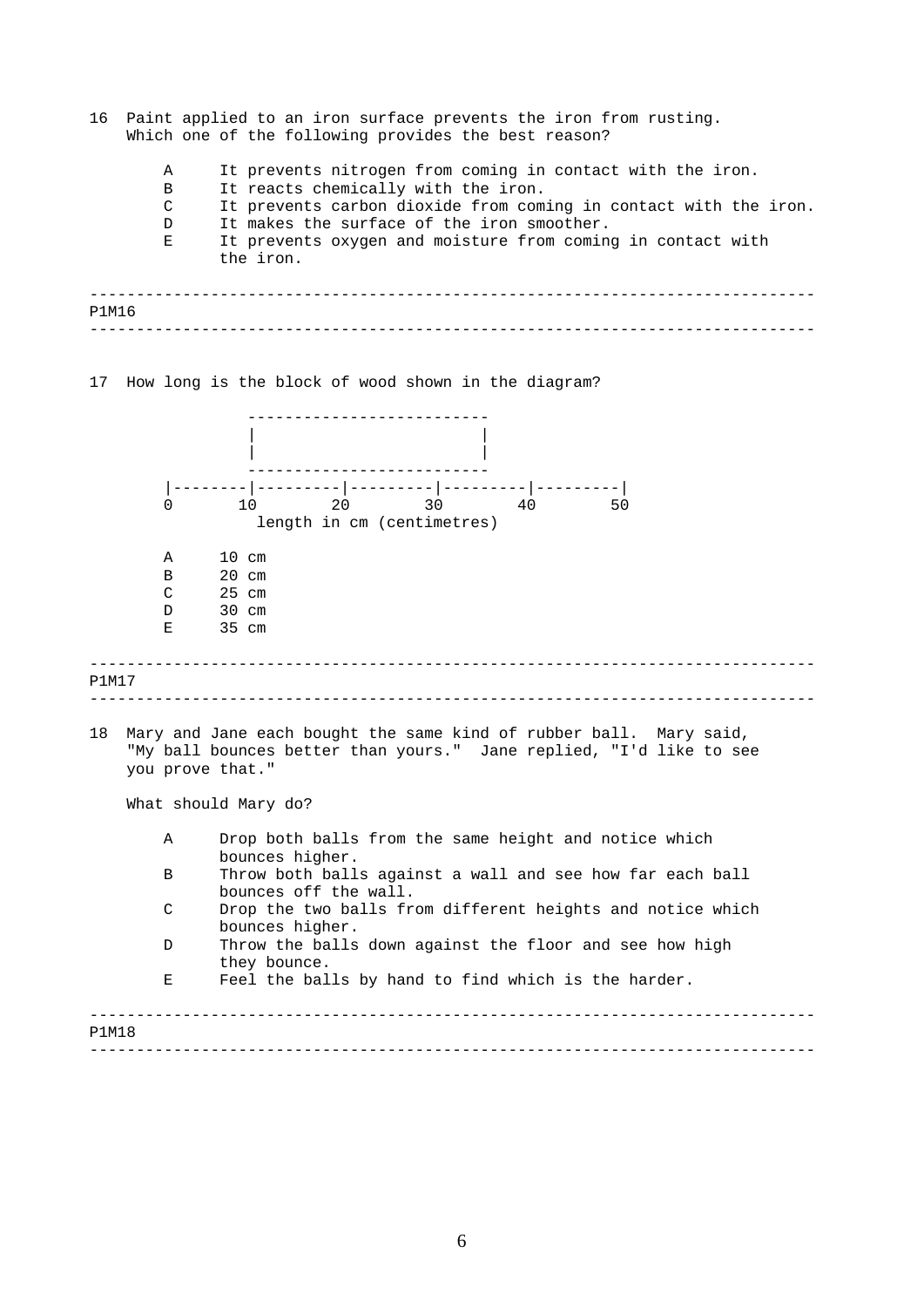------------------------------------------------------------------------------ ------------------------------------------------------------------------------ ------------------------------------------------------------------------------ ------------------------------------------------------------------------------ ------------------------------------------------------------------------------ ------------------------------------------------------------------------------ 19 Why are \*two\* holes often punched in a can of juice before pouring it? A to let the juice pour out of the can more slowly B to let the air go into one hole while the juice pours out of the other C to let the air get into the can before the juice is poured D to let the juice pour out of the can more quietly E to watch how the juice is pouring out P1M19 20 A girl wanted to seesaw with her little brother. Which picture shows the best way for the girl, who weighed 50 kg (kilograms), to balance her brother, who weighed 25 kg? | | | | | | | | | | | | K ----------/\---------- L ----------/\---------- | | | | | | | | | | | | M -----------/\------------ N -----------/\----------A picture K B picture L C picture M D picture N E none of these P1M20 21 A boy used a hand pump to put more air into a bicycle tyre. After a while it becomes harder to use the pump. Why? A Air in the tyre pushes against the pump. B Air starts to leak out of the pump. C The pump gets too hot to hold. D The pump gets too sticky to push. E The tyre is bigger than the pump. P1M21